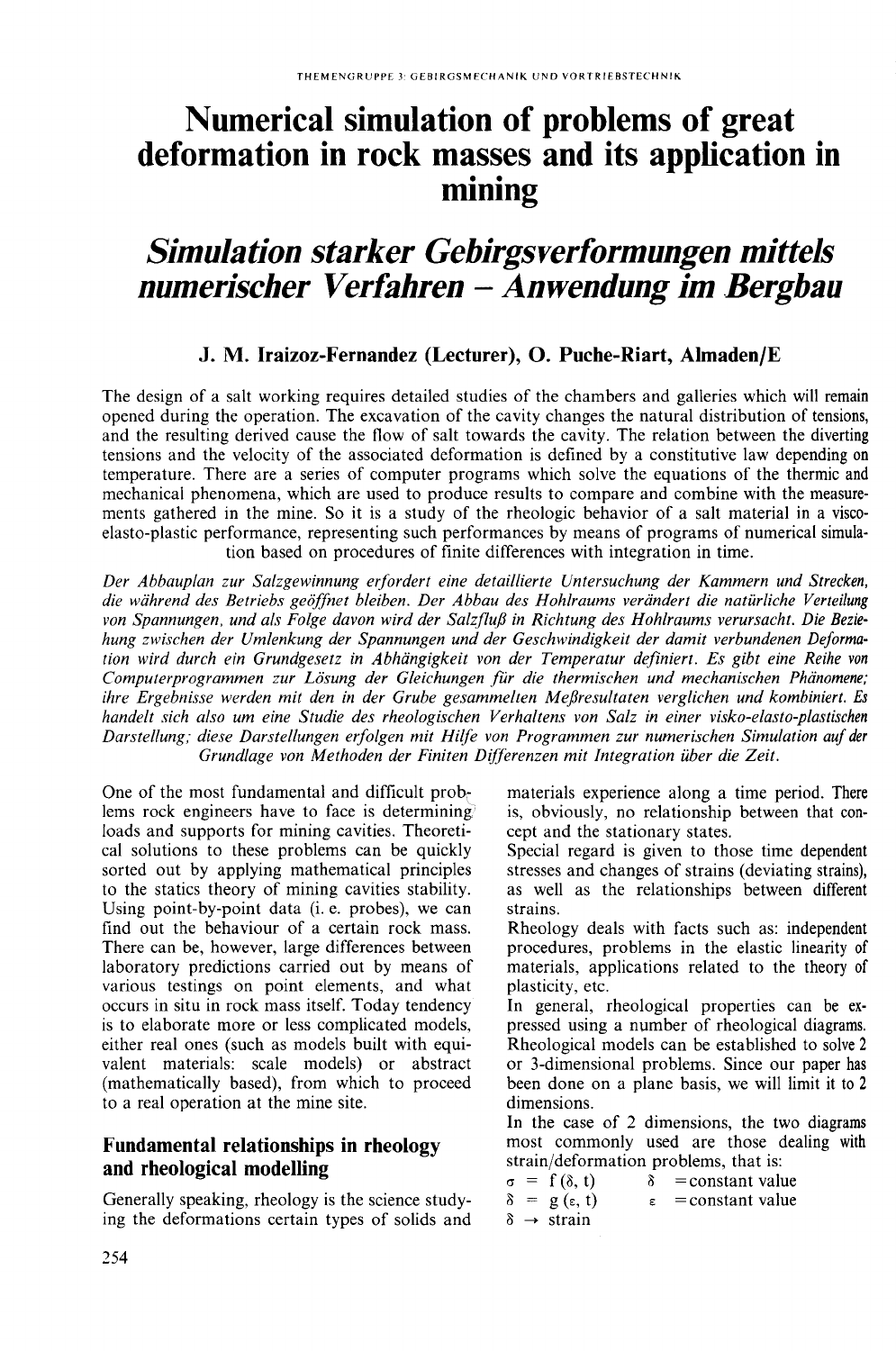$\varepsilon \rightarrow$  deformation

 $t \rightarrow$  time

or, if expressed in more general terms:  $\varnothing = (\varepsilon,$  $\delta$ , t) = constant value.

Whenever a strain field is applied to a certain material, as in underground mining, it experiences significant deformations. These deformations are given by complicated theoretical functions and, in most of the cases, are unsolvable when an attempt is made to put them into practice.

That's the reason we tried to simplify the problem by using modelling, even though the mistakes being made are to be considered and quantified in order to check the reliability of the refered models.

First of all, we should distinguish between *logical models* and *mathematical models.*

As a logical model, the substantial implementation of the deformation process is understood to be a more or less complicated mechanism; while the mathematical model attempts to find an exact mathematical formula for the deformation that is being applied in this case in the model.

In the deformation process of a solid material, the rheological substitutes are models we refer to as structurals, hence a process such as the aforementioned is divided in elementary processes that are being idealized by elementary substances.

Following a list of some of them:

- Elastic material (EM)

- Its typical relationships are:
- $\sigma = E. \epsilon$
- $Z = G \cdot \gamma$
- $\sigma \rightarrow$  Normal strain
- $z \rightarrow$  Tangential strain
- $\varepsilon \rightarrow$  Relative deformation
- $\gamma \rightarrow$  Relative distortion
- $E \rightarrow$  Strain Elasticity Module
- $G \rightarrow$  Slip Elasticity Module

The model used for this material is a spring.

Viscous material (VM).

Between the strain and the moving speed there is a directly proportional relationship, so called flow relationship.

Typical relationships of this behaviour are:

- $\sigma = \lambda d\varepsilon/dt$
- $z = nd_{\gamma}/dt$
- $\lambda \rightarrow$  Normal viscosity coefficent

 $n \rightarrow$ Tangential viscosity coefficent

The rheological model used is a hydraulic piston. - Plastic material (PM)

Transition is made from a solid to a liquid, as a behaviour conforming to solid/liquid deformation limits. 2 sliding discs are used as the rheological model.

More complicated matter behaviours, like elasticviscous or elastic-plastic, can be modelled as a combination of the simple behaviours described aboye.

In our present case, the Bingham rheological model has been taken as the one most suitable, due to the viscous/elastic/plastic behaviour of salt, a polycrystalline type of material. This model is represented by a series connection of a spring, a hydraulic piston and a slider.

Its general rheological equation is:

### $K1 + K2\varepsilon + K3 d\varepsilon/dt = K4.\sigma + K5 d\sigma/dt$

#### **Characteristics and behaviour of saline deposits**

The degree of difficulty in engineering, regarding the numerical treatment of the different problems to be solved, depends on the actual knowledge available on that specific problem. In mining, that knowledge is purely relative, depending also on the type of deposit that is being studied.

When we start to consider the exploitation of a saline deposit (potassium salts) and we want to treat numerically the stability of its mining boards (chambers and pillars), we are going to face the difficulty of not being able to use a precisely determined or known constituent equation of the said material. On the other hand, when using any kind of computerized numerical representation, the very same limitation of this type of program may lead to an inadequate treatment of the information so obtained and to the establishment of false and unreliable solutions.

Constituent equations for most materials can be determined before starting any project through lab testing. In our case, as existing literature on the subject makes it clear, salt behaviour in situ as opposed to salt behaviour predicted by use of lab models originates considerable deviations and mistakes.

Our present paper is designed to determine those final equations for the material that can justify the deposit's real behaviour. To reach that goal, we'l! begin from previously estimated constituent equations, and deducted empirical equations from different mining tests. Later on, these will be introduced into a mathematical model designed to solve the problem. The process will obviously have to be done with the help of a computer. The shifts and deformations we obtain from the model have to be similar to those measured in the mine.

Mine measurements were carried out horizontally as well as vertically at mine drills with attached anchorings, using mechanical extensometers to take several readings. Fig. 1 shows type curves at these anchorings.

In general, saline rocks are considered to be solids of a viscous/elastic/plastic behaviour.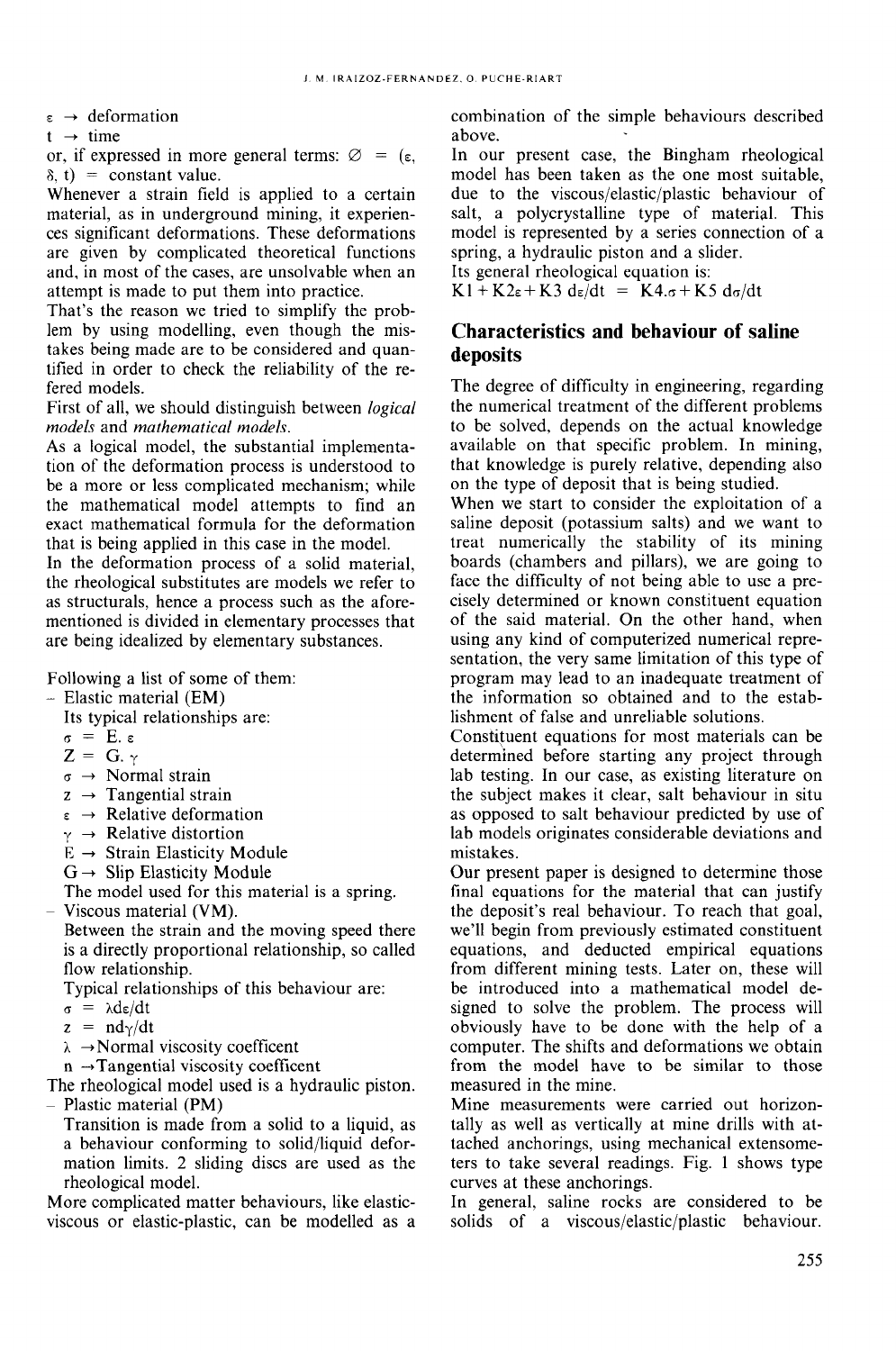

Fig. 1: Type curves of extensometers.

Medium and long term response of this kind of material is given by equations such as:

 $\varepsilon = A \cdot \sigma^n$ ,  $e^{-H/KT}$ where

 $\sigma = [3/2 \text{ Sij. Sij}]^{1/2} \rightarrow$  Effective strain

 $\varepsilon = [2/3 \text{ dij.} \text{ dij}]^{1/2} \rightarrow \text{Effective deformation}$ speed

 $\text{Sij} \rightarrow$  Deviating stretcher of Cauchy strains

 $\text{d}$ ij  $\rightarrow$  Deformation speed stretcher

A, n, H  $\rightarrow$  material's constant values

K  $\rightarrow$  Boltzmann constant

T  $\rightarrow$  Absolute temperature

Isotropic conditions lead to:

dij = 2/3  $A_{\sigma}$ (n-1) e-H/KT. Sij

The possibility to represent behaviour types as those previously mentioned is a common feature in computer programs. We will later on indicate the one we have used.

To simplify the problem we are going to use simplified empirical equations, such as:

 $\sigma = \mathbf{K} \varepsilon \mathbf{m}$  $\epsilon = \mathbf{K}1.\sigma$  $\alpha$ r where  $\sigma \rightarrow$  Material's strain

 $\epsilon \rightarrow$  Deformation speed

In some particular cases, such as the potassium mines in the North of Spain, the equation is:

$$
\xi = 3.5 \times 10^{-5} \sigma^3
$$

Finally, we should indicate that the starting equations mentioned above definitively apply to the General Rheological Law described in former paragraph about fundamental relationships in rheology and rheological modelling.

#### **Numerical modelling**

If numerical models are used for real problems, as in our present case for salt mining exploits, it will be possible to do mathematical check of the reliability and development of the exploitation design that has been commonly produced by means of empirical methods.

The purpose of using numerical analysis to produce models is:

- To predict the closing speed of chambers against time (in those mining exploitations) using chambers and pillars).

To predict the relative displacements occurring at the contact points between 2 or more different materials.

The program that has been used is PR2D, produced by Principio Mechanica Limited, in London, 1984. It is a program of finite differences designed to solve 2-dimension mechanical problems.

Calculus progress by means of explicit integration of momentum conservation equations.

Constituent equations are incrementally formulated, allowing to easily introduce the viscous/elastic/plastic type of treatment required in dealing with the problems we face in our salt exploitations. The program uses as temporary derivative derivative Jaumann's of Cauchy's strain stretcher.

Formulae used is of Lagrangian type. The mesh nodes and elements possess a mass not altered by time. The mesh changes according to the considered medium.

The discrete system used (Goicolea, 1985) is a modification of the mixed discrete system proposed by Marti and Cundall (1982). The mesh is made of triangles requiring the deviating components of the strain and deformation stretchers. The program proceeds to operate by integration cycles. The following operations are carried out at each integration interval:

- Strains around the nodes are integrated to produce resulting forces that, once divided by the nodal masses, will provide instant accelerations. These accelerations are then explicitly integrated to obtain speeds and displacements.
- Updated speeds and geometrical configurations are used to determine deformation and running speeds. After that, constituent equations allow calculation of strain increments and the start of a new cycle.

Courant's stability condition requires the integration interval to be small enough as to prevent compression valves not to enter any element during that time. This condition decouples momentum equations, enabling them to be independently resolved for each node.